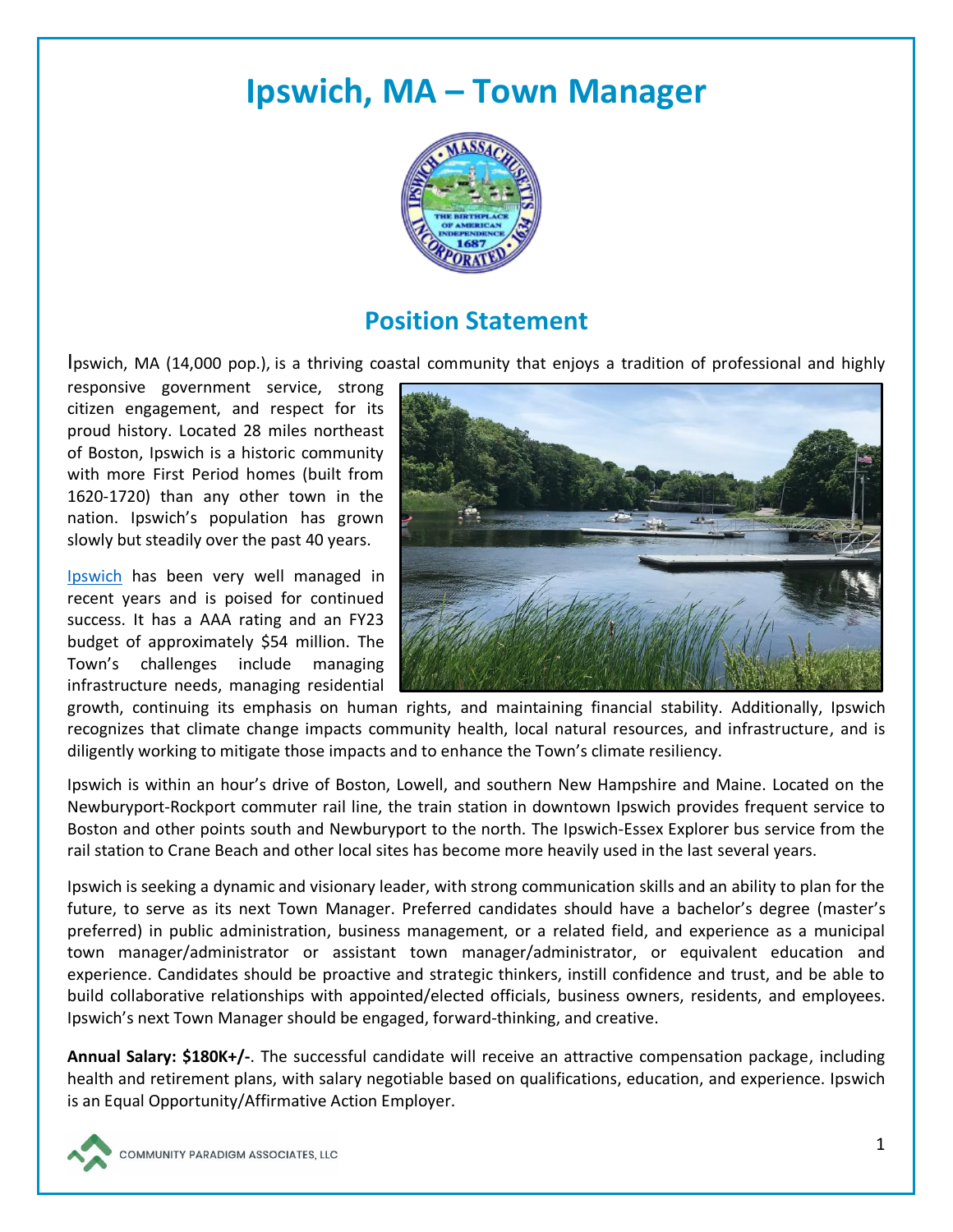#### **Government**

The government of Ipswich consists of an elected five-member [Select Board,](https://www.ipswichma.gov/272/Select-Board-Formerly-Board-of-Selectmen) a [Town Manager,](https://www.ipswichma.gov/237/Town-Manager) numerous departments, an open Town Meeting, and many boards and commissions. The Town Manager, who is appointed by the Select Board, is responsible for the overall operation of the Town, and has appointment

authority for most of the Town staff (excluding schools) and many boards and commissions. The remainder are appointed by the Select Board and/or the Town Moderator, except for the constable, moderator, [School](https://www.ipsk12.net/domain/17)  [Committee,](https://www.ipsk12.net/domain/17) and the Ipswich Housing Authority, which are elected by registered voters. Ipswich has formed a Human [Rights Commission](https://www.ipswichma.gov/929/Ipswich-Human-Rights-Commission) which serves as an advisory committee to the Town Manager, Select Board, and



Town. Town Meeting typically meets twice per year: the Annual Town Meeting in May and the Special Town Meeting in October, and has a quorum of 200 registered voters. The Town Manager's responsibilities include preparation of the municipal budget for adoption by the Select Board, Town Meeting documents, and the Annual Town Report. Responsibility for the educational needs of Ipswich children rests with the elected School Committee.

#### **Finances**

Ipswich has an FY23 budget of approximately \$54 million and a Standard and Poor's rating of AAA with a stable

#### **Important Links:**

- Town [of Ipswich](https://www.ipswichma.gov/)
- Ipswich [Town Charter](https://ecode360.com/15404681)
- **[Town](https://ecode360.com/IP3025) Code**
- [FY23 Annual](https://www.ipswichma.gov/DocumentCenter/View/13960/FY2023-Proposed-Annual-Budget) Budget
- [FY22 Annual Budget](https://www.ipswichma.gov/ArchiveCenter/ViewFile/Item/759)
- [Capital Plans](https://www.ipswichma.gov/Archive.aspx?AMID=46)
- [Economic Development Strategy Phase I](https://www.ipswichma.gov/DocumentCenter/View/7918/econ-develop-strategy-8-25-15?bidId=)
- [Economic Development Strategy Phase II](https://www.ipswichma.gov/DocumentCenter/View/9633/econ-develop-strategy-Phase-II-7-24-17-final-draft?bidId=)
- [Downtown Development Plan](https://www.ipswichma.gov/DocumentCenter/View/9661/DDP-latest_draft_9-14-09?bidId=) *(draft)*
- [Strategic Planning Working Group](https://www.ipswichma.gov/DocumentCenter/View/12606/Strategic-Planning-Working-Group-Presentation-?bidId=)  [Presentation](https://www.ipswichma.gov/DocumentCenter/View/12606/Strategic-Planning-Working-Group-Presentation-?bidId=)
- Community [Development Plan](https://www.ipswichma.gov/DocumentCenter/View/13025/Ipswich_CDP_Report-_Final-April-2021)
- [Open Space & Recreation Plan](https://content.civicplus.com/api/assets/3d9317bd-bb9a-4f86-9445-18451ed5eb8d)
- [Various Plans and Studies](https://www.ipswichma.gov/718/Plans-and-Studies)
- **[Climate Action Plan](https://www.ipswichma.gov/DocumentCenter/View/474/Climate-Action-Plan-PDF)**
- [Public Safety Building Feasibility Study](https://ipswichsafety.com/wp-content/uploads/sites/238/2021/06/Ipswich-Public-Safety-Building-Feasibility-Study-Report-21831-05-15-21.pdf)

outlook. The Town is in stable financial condition. Approximately 84.9% of the Town's revenue comes from property taxes, with 11.24% from state aid, 6.36% from local receipts, and 1.8% from other funds (with 4.3% paid out for assessments and other charges). The total assessed value of Ipswich properties in FY22 is nearly \$3.44 billion. The FY22 tax rate is \$12.86 per \$1,000 valuation for all properties. In FY22, the average single-family home value is \$618,795 and the average single-family tax bill is \$7,958. Free cash for FY22 was certified at \$3.74 million. The Town has capital requests for facilities, schools, and town equipment totaling nearly \$8 million for FY23 through FY26.

The Town Manager should have strong financial acumen and the ability to help maintain Ipswich's healthy finances. The next Town Manager needs to be decisive and forward-thinking regarding finances and all aspects of municipal management. Five of the Town's seven union contracts have recently signed three-year agreements. Collective bargaining experience would be beneficial in this position.

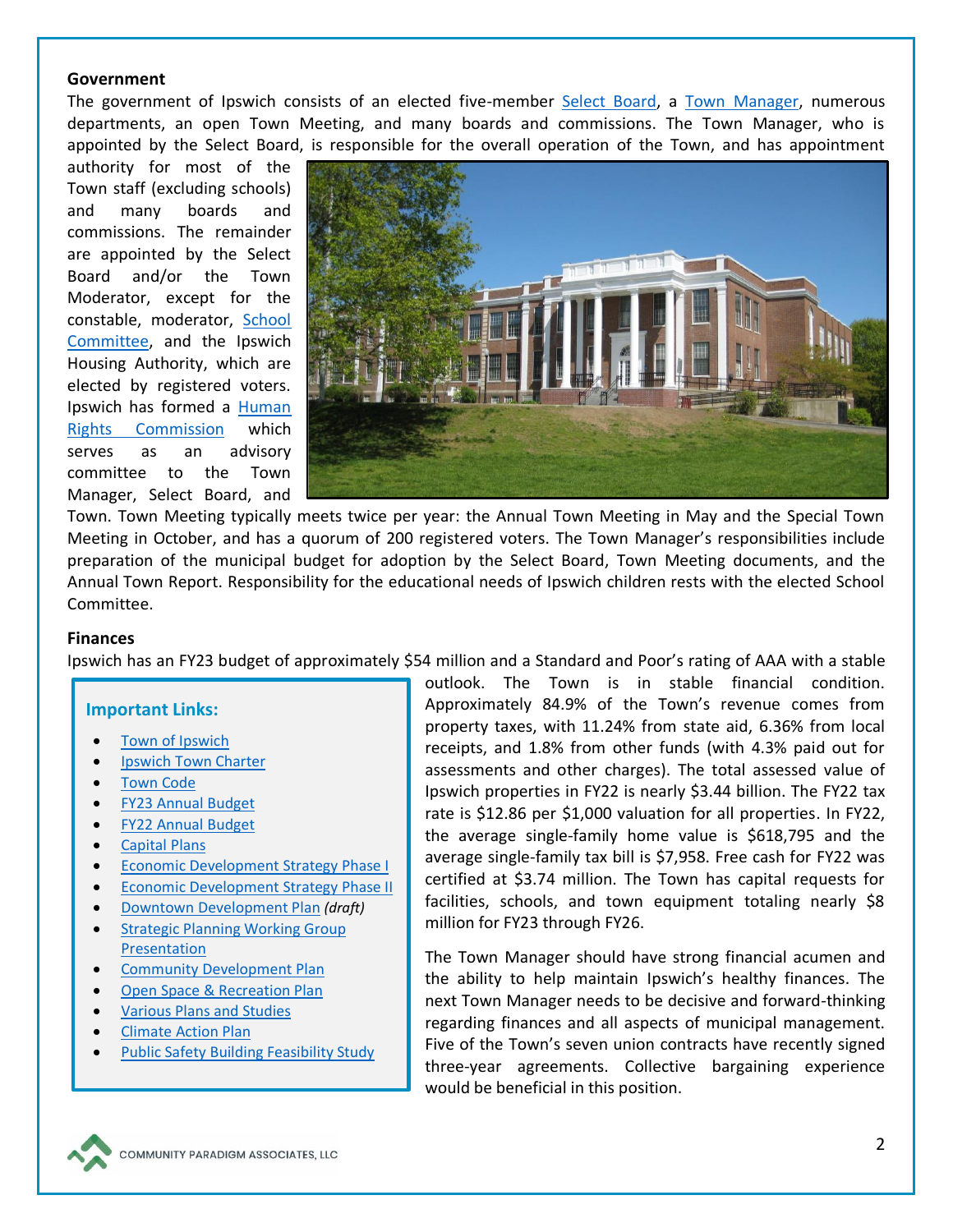#### **Education**

Ipswich strives to provide an excellent education to all students and there is strong communication between the municipal and school departments. Day-to-day operational responsibility of [Ipswich Public Schools](https://www.ipsk12.net/pages/Ipswich) is delegated

to the School Superintendent with a seven-member School Committee focused on school policies. The [Ipswich](https://www.ipsk12.net/)  [Public Schools](https://www.ipsk12.net/) currently serves approximately 1,600 students. Its FY23 budget is approximately \$33 million. The Town recently approved a \$1.8 million operational override to help fund increasing education costs. The school department has two elementary schools, a middle school, and a high school. Ipswich's student body is 86.1% White, 7.5% Hispanic, 4% multi-race non-Hispanic, 1.3% Asian, 0.9% African American, and



0.2% Native American. According to the Massachusetts Department of Elementary and Secondary Education, approximately 33.5% of the student population has high needs, 20.5% of students reside in homes considered to be low-income, and 5.9% of students come from homes where English is not the first language.

#### **Economic and Community Development**

Ipswich has a diverse economic base that includes manufacturing, retail, service, and natural resource industries such as farming and shell fishing (Ipswich is the state's largest producer of soft-shell clams). This diversity is an important part of the Town's character and self-image. Ipswich is not just a bedroom community; it is a place where people grow crops, make products, practice a wide variety of professions, and come to shop and relax.



Over the past two decades, Ipswich's economy has exhibited considerable strength and resilience, and its job growth has been impressive, in part due to the arrival and subsequent expansion of two major businesses, EBSCO, Inc. and New England Biolabs. Ipswich would like to see appropriate business growth continue and the next Town Manager should strive to attract new business.

The Town's primary commercial areas are: the town center; the commercial areas on Route 133/1A north of the Ipswich Middle/High School and east and north of the Route 133/1A intersection; and along Route 1 near its intersection with Linebrook Road. Its primary industrial areas are located near the

town center: one along Mitchell Road north of High Street, and the other consisting of the Ipswich Business Park off Hayward Street. The town center is home to most of the Town's institutional uses, many of its retail stores and restaurants, and its largest employer, EBSCO, Inc. In recent years, Ipswich has developed a food and spirits niche, featuring numerous restaurants, two breweries, and two distilleries. Despite the economic stresses of the pandemic, Ipswich did not lose any of its restaurants. The Town Manager should engage with Ipswich's businesses and business organizations, helping to exhibit the Town's interest in their success. A [Downtown](https://www.ipswichma.gov/DocumentCenter/View/9661/DDP-latest_draft_9-14-09?bidId=)  [Development Plan](https://www.ipswichma.gov/DocumentCenter/View/9661/DDP-latest_draft_9-14-09?bidId=) was never formally adopted but contains useful information about Ipswich's downtown. Downtown Ipswich has an MBTA commuter rail station served by the Newburyport/Rockport commuter rail line. There is some concern that ongoing development is straining the Town's limited water supply. Ipswich is continuing to seek ways to manage increased water usage and to improve its climate resiliency.

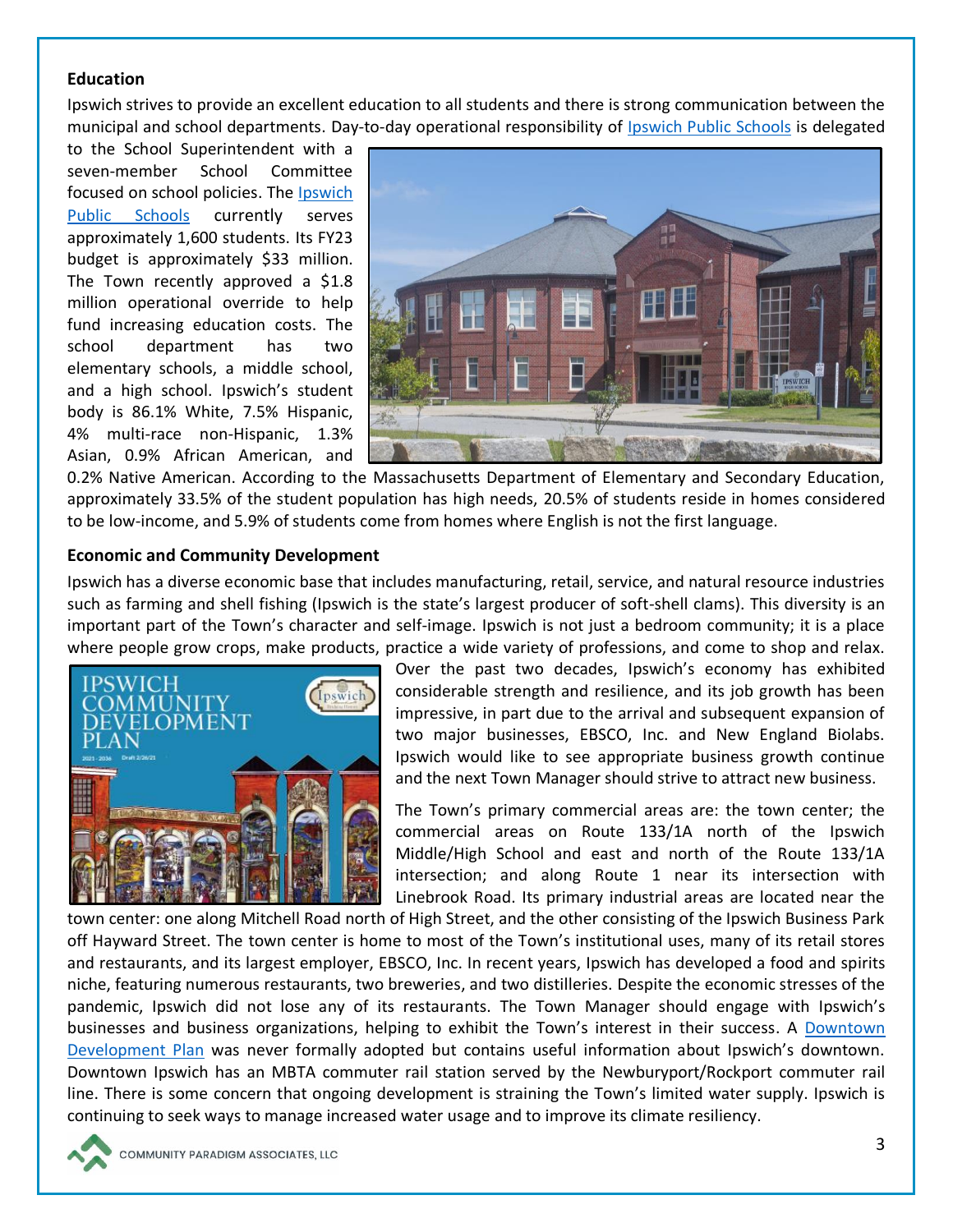#### **Specializations**

Located adjacent to Ipswich Bay, Ipswich offers its Town Manager the opportunity to oversee some relatively specialized departments that most communities cannot provide. The [Harbormaster](https://ipswichsafety.com/harbormaster/) and [Shellfish](https://ipswichsafety.com/shellfish/) departments

allow the Town Manager to gain, or to increase, knowledge and experience that is fairly unique in the municipal management field. The Harbormaster department's mission is to provide marine law enforcement, search & rescue operations, and educational services to boaters. It patrols 43 miles of the Ipswich coastline and the Ipswich River and manages more than 1,000 moorings. Ipswich has more than 900 acres of shellfishing areas and the Shellfish department is responsible for enforcing related rules and regulations. The [ReCreation & Culture](https://www.ipswichma.gov/194/ReCreation-Culture) department is a hub for community enrichment, providing centralized coordination of recreational and cultural programming in celebration of Ipswich



arts, open space, history, and heritage. Additionally, Ipswich established a community-owned, not-for-profit [Electric Light Department](https://www.ipswichma.gov/369/Electric) in 1901, which has an FY22 budget of approximately \$17.5 million.

#### **Open Space, Recreation, and Climate Resiliency**

Ipswich is an environmentally concerned coastal community with abundant natural resources, including beaches, marshes, rivers, forest, wildlife refuges, and reservations. Ipswich is deeply concerned about environmental protection, preservation of open space, climate change, sustainability, and use of renewable energy. The Town's [Climate Resiliency Committee](https://www.ipswichma.gov/848/Climate-Resiliency-Committee) is charged with making measurable progress on conservation and reduction of greenhouse gas emissions, in part through becoming a Green Community which was achieved in February 2020. The [Great Marsh Coastal Adaptation Plan,](https://www.nwf.org/greatmarshadaptation) which was the result of a two-year adaptation planning effort led by the National Wildlife Federation, is available on the Ipswich River Watershed Association website. The Trustees of Reservations owns several large tracts of land in Ipswich including the Crane Estate and Appleton Farm. Protecting critical open space properties is a priority for residents. The Open Space Program, through its bond program, has permanently protected 983 acres of land. The program's manager collaborates with numerous Town boards and works closely with local, regional, and state organizations on land protection projects in Ipswich. The Town's [Open Space and Recreation Plan](https://www.ipswichma.gov/DocumentCenter/View/13941/2020-Ipswich-Open-Space-and-Recreation-Plan?bidId=) highlights the Town's accomplishments with open space acquisition and creating locations for recreation such as athletic fields, while also exploring critical needs and emerging challenges faced now and in the future. Ipswich is home to Crane Beach Reservation, a fivemile barrier beach and the crown jewel of The Trustees of Reservations properties. The Willowdale State Forest contains miles of the Bay Circuit Trail and is heavily used for mountain biking.

#### **Projects**

Some of Ipswich's many ongoing and upcoming projects are:

- \$26 million in funding for the construction of a new public safety building was recently approved.
- In the near future, the Town will need to decide whether to replace its two elementary schools with a single new school or with two schools.
- In May 2022, the Town approved a \$6 million bond for wastewater treatment plant upgrades.
- Management of the Town's infrastructure needs while maintaining sensitivity to taxpayer concerns is an ongoing focus.
- The need for affordable housing is a continuing discussion as Ipswich recognizes that ongoing development will require additional affordable housing.
- Ipswich is planning to hire a Climate Resiliency Coordinator on a contract basis.
- The Town must determine uses for the downtown fire station and police station property once the public safety building is completed as well as the future use of a now-defunct wind turbine.
- The Town must determine appropriate use of remaining ARPA funds and any Build Back Better funding that may become available.